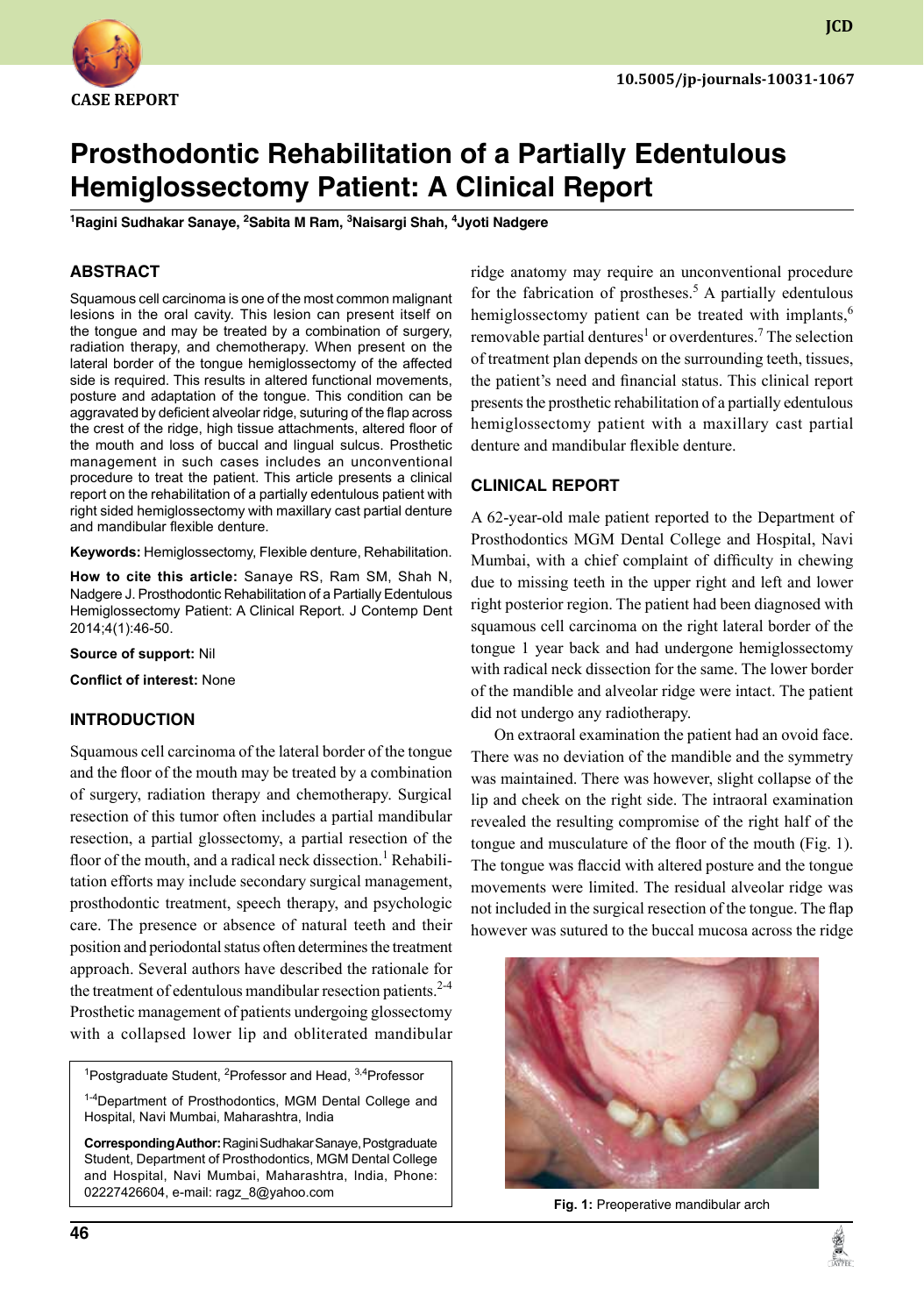making placement of any prosthesis over it difficult, as the movement of the tongue or buccal mucosa would result in dislodgement of the prosthesis. The teeth present in the maxillary arch were 11, 12, 13, 21, 22, 23, 26 and the teeth present in the mandibular arch were 32, 33, 34, 35, 36, 42, 43 (Figs 2 and 3). On radiographic examination 48 was seen to be impacted and 26 had undergone endodontic treatment



**Fig. 2:** Preoperative maxillary arch



**Fig. 3:** Preoperative occlusion

(Fig. 4). The teeth 32 and 42 were rotated and there was no space for the replacement of missing 31 and 41. The lower anterior teeth showed recession with bone loss and lingual tissue undercuts. The lingual sulcus on the resected side was lost. The patient had never used any removable prosthesis previously. The oral hygiene of the patient was poor. The mouth opening was 30 mm.

**JCD**

The patient was subjected to oral prophylactic procedures and instructions were given on the maintenance of oral hygiene. The treatment plan included Cast partial denture for the maxillary arch and flexible denture for the mandibular arch. A flexible denture was planned for the mandibular arch considering the weak abutments and the rotated teeth and tissue undercuts lingual to the anterior teeth. The patient was advised myofunctional therapy to improve the functional capacity, posture and adaptation of the musculature of the tongue. This was advised before, during and after the fabrication of the prostheses.<sup>8</sup>

The maxillary diagnostic impression was made in irreversible hydrocolloid (Tropicalgin, Zhermack) in a stock metal tray. The mandibular stock metal tray was



**Fig. 5:** Modified tray for impression



**Fig. 4:** Orthopantomogram (OPG)

*Journal of Contemporary Dentistry, January-April 2014;4(1):46-50* **47**



**Fig. 6:** Mandibular impression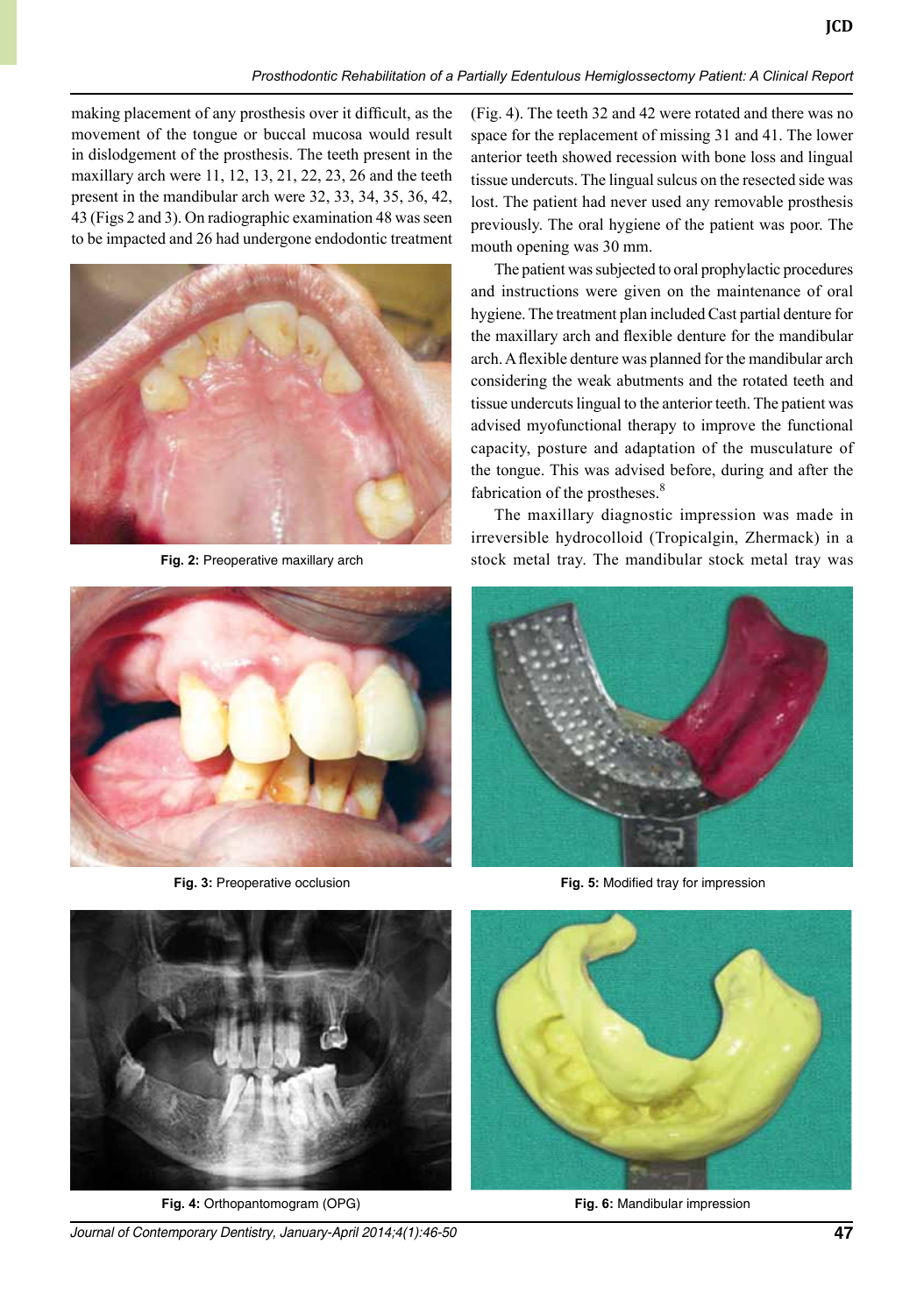modified on the right side by cutting the lingual flange since the attachment of the floor of the mouth was high and insertion of the tray was difficult. The tray was loaded with impression compound on the defect side so that it could be extended properly for recording the floor of the mouth and exact anatomy of the lingual tissues (Fig. 5). This modified tray was then loaded with irreversible hydrocolloid and impression was made (Fig. 6). The casts were poured in type III dental stone (Kaldent, Kalabhai). The primary surveying of the maxillary diagnostic cast was done. A full metal crown with mesial rest seat was planned for 26 which was endodontically treated. The tooth 26 was prepared, and a mesial rest seat was incorporated in the wax pattern, the crown was fabricated and cemented with zinc phosphate cement (Fig. 7). After the cementation of the crown an impression was made with irreversible hydrocolloid in a stock metal tray. The cast was poured in type III dental stone. The definitive surveying was carried out for designing of the cast partial denture. The intraoral tooth preparation was carried out which included cingulum rests on 13 and 23, guiding planes on 13 and 23. The impression was made



**Fig. 7:** Crown cemented on 26

with putty and light viscosity polyvinylsiloxane impression material (3M ESPE) (Fig. 8) and poured in type IV Dental stone to obtain a master cast. The cast was duplicated to obtain a refractory cast. The wax pattern for the cast partial denture was made, invested, casted with Chrome-cobalt alloy using the conventional technique. This was retrieved, finished and polished. The metal framework was tried in the mouth to check its fit (Fig. 9). The temporary base was adapted onto the metal framework and wax occlusal rim was made. The undercuts on the lingual surface of the mandibular cast were blocked with plaster and pumice and a temporary base was fabricated and wax rim was made for recording the jaw relation. The vertical and centric jaw relation was recorded (Fig. 10). The posterior teeth with reduced buccolingual width and reduced cuspal angles were selected. These would have more stability and less stresses on the lower ridge. The teeth were arranged and waxed up. The try-in was carried out. The vertical and centric relations were verified. The esthetics, occlusion, speech and comfort of the patient were also assessed. The wax up was done for the maxillary trail denture and it was processed with heat



**Fig. 9:** Framework try-in



**Fig. 8:** Maxillary impression



**Fig. 10:** Jaw relation

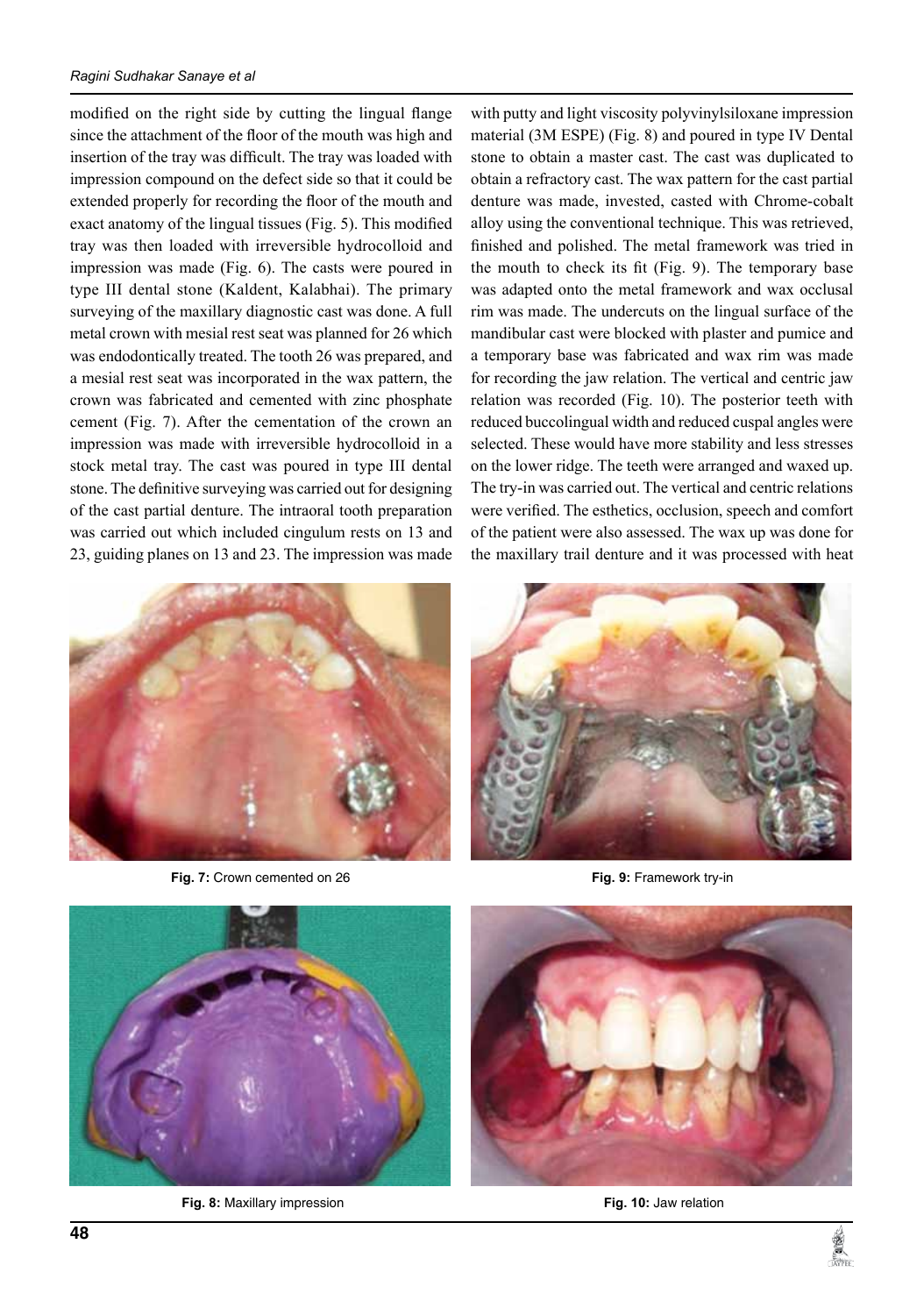cure acrylic resin in conventional manner (Fig. 11). The mandibular denture was processed with nylon resin (Valplast) (Fig. 12). The dentures were finished, polished and inserted (Figs 13 to 17). The occlusion was assessed. The patient was given instructions on use and maintenance. The recall was done after 24 hours, 1 week and 1 month. The patient is kept on long-term recall.

### **Discussion**

The resection of the tongue due to malignancy or tumor results in altered functional movements, posture and adaptation of the tongue.<sup>8</sup> This condition is aggravated sometimes by deficient alveolar ridge, suturing of the flap across the crest of the ridge, high tissue attachments, altered floor of the mouth and loss of buccal and lingual sulcus.<sup>9</sup> Different techniques, such as modified functional impression technique,<sup>10</sup> implant-retained prostheses,<sup>6,11</sup> palatal augmentation prosthesis,<sup>12</sup> neutral zone technique,<sup>13</sup> and mandibular resection prosthesis, have been described for the prosthodontic management of patients after glossectomy. The patient in this case presented with hemiglossectomy

of the right side and missing teeth in the maxillary and the mandibular arches and poor oral hygiene. A cast partial denture was planned for the maxillary arch. The mandibular arch showed anterior teeth which had recession and bone loss. These teeth also showed rotation. There was obliteration of the lingual vestibule. This was due to the hemiglossectomy



**Fig. 13:** Postoperative right intraoral



**Fig. 11:** Maxillary cast partial denture



**Fig. 14:** Postoperative left intraoral



**Fig. 12:** Mandibular flexible denture

*Journal of Contemporary Dentistry, January-April 2014;4(1):46-50* **49**



**Fig. 15:** Maxillary cast partial denture